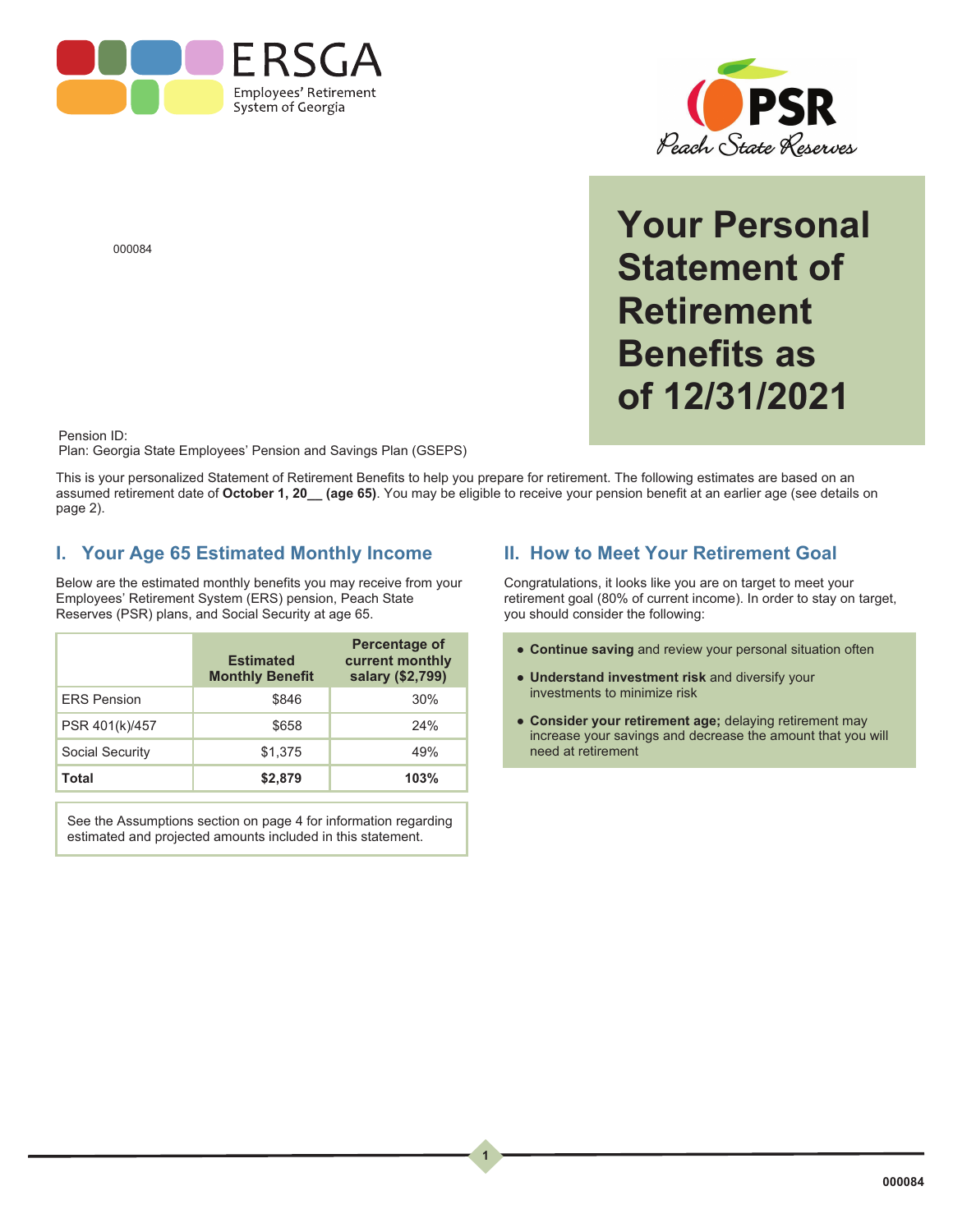# **ERS Pension**

### **Pension Benefits**

Creditable Service: Date of Birth: Earliest Retirement Date: Normal Retirement Date: Current Accrued Benefit: Projected Normal Retirement Benefit:

**9.500** years

**\$265** per month **\$706** per month

Your Current Accrued Benefit is based on the Creditable Service shown above and is payable from your Normal Retirement Date (age 60 with 10 years of Creditable Service or any age with 30 years of Creditable Service). You will only be eligible for this benefit if you continue in the Plan until you have at least 10 years of Creditable Service.

Your Projected Normal Retirement Benefit assumes you continue to work and contribute to ERS until your Normal Retirement Date. If you attain 25 years of service before Normal Retirement, you can retire early with a reduced benefit. The benefits shown above are payable for your life only ("Max Plan"). Other payment options are available at retirement.

## **Employee Contribution Account Balance**

Your balance as of 12/31/2021 was **\$3,871.72**. You are always 100% vested in your account balance.

### **Pension Disability Benefit**

If you become disabled while still an active employee and have at least 15 years of Creditable Service, you may qualify for an immediate unreduced monthly benefit. Other requirements for the disability benefit apply.

### **Pension Death Benefit**

Based on your age and years of service, your beneficiary(ies) will receive a refund of your Account Balance upon your death. Once you attain 15 years of Creditable Service or become eligible for a retirement benefit, your beneficiary(ies) will be eligible for a monthly annuity death benefit.

## **Peach State Reserves 401(k) and 457 Plans**

#### **Account Summary**

**Account Activity from January 1, 2021 through December 31, 2021**

|                                    | 401(k)      | 457      |
|------------------------------------|-------------|----------|
| <b>Opening Balance</b>             | \$16,600.94 | \$0.00   |
| Deposits                           |             |          |
| <b>Before-Tax Contributions</b>    | \$1,749.25  | \$0.00   |
| <b>Employer Contributions</b>      | \$1,049.50  | N/A      |
| Fees/Expenses <sup>1</sup>         | $-$ \$8.00  | \$0.00   |
| Gains/Losses                       | \$2,925.85  | \$0.00   |
| <b>Closing Balance</b>             | \$22,317.54 | \$0.00   |
| <b>Vested Balance</b>              | \$22,317.54 | \$0.00   |
| Your Rate of Return for the Period | 16.30%      | $0.00\%$ |

1 See page 3 for more about fees and expenses

## **Current Contributions**



#### **Account Balance by Source**

|            | 401(k)      |
|------------|-------------|
| Before-Tax | \$13,901.74 |
| Roth       | \$0.00      |
| Employer   | \$8,415.80  |
|            |             |
|            | 457         |
| Before-Tax | \$0.00      |
| Roth       | \$0.00      |

|                            | 401(k)                          |                           | 457                             |                           |
|----------------------------|---------------------------------|---------------------------|---------------------------------|---------------------------|
|                            | <b>Before-Tax Contributions</b> | <b>Roth Contributions</b> | <b>Before-Tax Contributions</b> | <b>Roth Contributions</b> |
| <b>Contribution Rate</b>   | 5%                              | $0\%$                     | 0%                              | 0%                        |
| Year-to-date Contributions | \$1.749.25                      | \$0.00                    | \$0.00                          | \$0.00                    |

 $\overline{\phantom{a}}$ 

**2**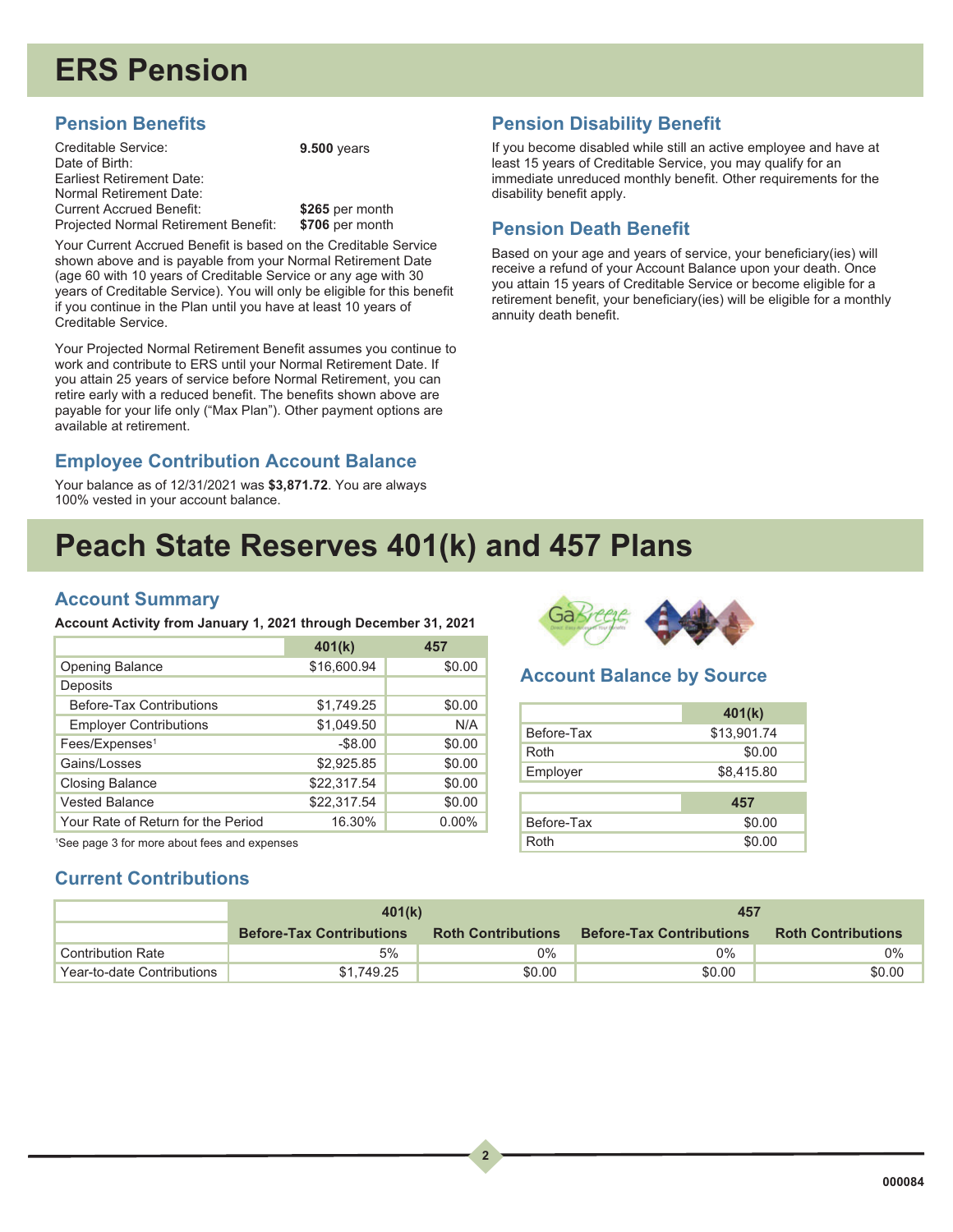#### **Investment Fund Choices for Future Contributions**

This chart shows how you have chosen to invest future contributions by fund. You may change your investment fund choices at any time.

|                                     | 401(k)                                |                                  | 457                                   |                                  |
|-------------------------------------|---------------------------------------|----------------------------------|---------------------------------------|----------------------------------|
|                                     | <b>Future</b><br><b>Contributions</b> | <b>Current</b><br><b>Balance</b> | <b>Future</b><br><b>Contributions</b> | <b>Current</b><br><b>Balance</b> |
| Lifecycle Income                    | $0\%$                                 | \$0.00                           | $0\%$                                 | \$0.00                           |
| Lifecycle 2020                      | $0\%$                                 | \$0.00                           | $0\%$                                 | \$0.00                           |
| Lifecycle 2030                      | $0\%$                                 | \$0.00                           | $0\%$                                 | \$0.00                           |
| Lifecycle 2040                      | 100%                                  | \$22,317.54                      | $0\%$                                 | \$0.00                           |
| Lifecycle 2050                      | $0\%$                                 | \$0.00                           | $0\%$                                 | \$0.00                           |
| Lifecycle 2060                      | $0\%$                                 | \$0.00                           | $0\%$                                 | \$0.00                           |
| <b>Money Market Fund</b>            | $0\%$                                 | \$0.00                           | $0\%$                                 | \$0.00                           |
| Core Bond Index                     | 0%                                    | \$0.00                           | 0%                                    | \$0.00                           |
| Target Maturity Bond Fund 2022      | $0\%$                                 | \$0.00                           | $0\%$                                 | \$0.00                           |
| Target Maturity Bond Fund 2024      | $0\%$                                 | \$0.00                           | $0\%$                                 | \$0.00                           |
| Active Large Cap Value Stock        | 0%                                    | \$0.00                           | $0\%$                                 | \$0.00                           |
| Large Cap Value Stock Index         | $0\%$                                 | \$0.00                           | $0\%$                                 | \$0.00                           |
| Large Cap Core Stock Index          | $0\%$                                 | \$0.00                           | $0\%$                                 | \$0.00                           |
| Large Cap Growth Stock Index        | $0\%$                                 | \$0.00                           | $0\%$                                 | \$0.00                           |
| Mid Cap Core Stock Index            | $0\%$                                 | \$0.00                           | $0\%$                                 | \$0.00                           |
| Small Cap Core Stock Index          | $0\%$                                 | \$0.00                           | $0\%$                                 | \$0.00                           |
| <b>Real Estate Securities Index</b> | $0\%$                                 | \$0.00                           | $0\%$                                 | \$0.00                           |
| <b>Active International Stock</b>   | $0\%$                                 | \$0.00                           | $0\%$                                 | \$0.00                           |
| International Index                 | $0\%$                                 | \$0.00                           | $0\%$                                 | \$0.00                           |
| Self-Directed Brokerage             | <b>Transfer Only</b>                  | \$0.00                           | <b>Transfer Only</b>                  | \$0.00                           |

#### **Current Asset Class Allocation**

The plan's investment funds fall into major asset classes. These asset classes range from conservative to aggressive types of investments. The chart below shows your asset allocation, or how your money is divided among asset classes in both your 401(k) and 457 Plans.

| <b>Asset Class</b>      | <b>Current Allocation on December 31, 2021</b> |       |  |  |
|-------------------------|------------------------------------------------|-------|--|--|
|                         | 401(k)                                         | 457   |  |  |
| Diversified/Lifecycle   | 100%                                           | $0\%$ |  |  |
| <b>Money Market</b>     | $0\%$                                          | $0\%$ |  |  |
| <b>Bond</b>             | $0\%$                                          | $0\%$ |  |  |
| Large U.S. Equity       | $0\%$                                          | $0\%$ |  |  |
| Mid U.S. Equity         | $0\%$                                          | $0\%$ |  |  |
| Small U.S. Equity       | $0\%$                                          | $0\%$ |  |  |
| <b>Specialty Sector</b> | $0\%$                                          | $0\%$ |  |  |
| International           | $0\%$                                          | $0\%$ |  |  |
| Self-Directed Brokerage | $0\%$                                          | $0\%$ |  |  |

For more information about asset allocation, log in to **www.GaBreeze.ga.gov** and choose "Investments" in the section below "Savings & Retirement" where you can find fund fact sheets about the Lifecycle funds, and "Get Investment Help" which will take you to "Online Advice and Professional Management" provided by Alight Financial Advisors.

## **PSR Fee and Expense Information**

A combination of asset-based and flat fees are charged to participants of PSR to cover plan expenses. Asset-based fees vary by fund and are reflected in the Net Asset Value of each investment option. The fees are outlined by fund on the Investment Fund Information sheets available on the GaBreeze website. A flat \$2 per quarter fee is also charged to each participant who has a balance in the 457 and/or 401(k) Plan. If a participant has both a 457 and a 401(k) Plan account, the fee will only be assessed to their 401(k) Plan account. For participants enrolled in the Professional Management Program, additional fees will apply as outlined in the Supplement to the Terms and Conditions of the Professional Management Program.

 $\begin{array}{|c|c|} \hline 3 \\ \hline \end{array}$ 

**3**